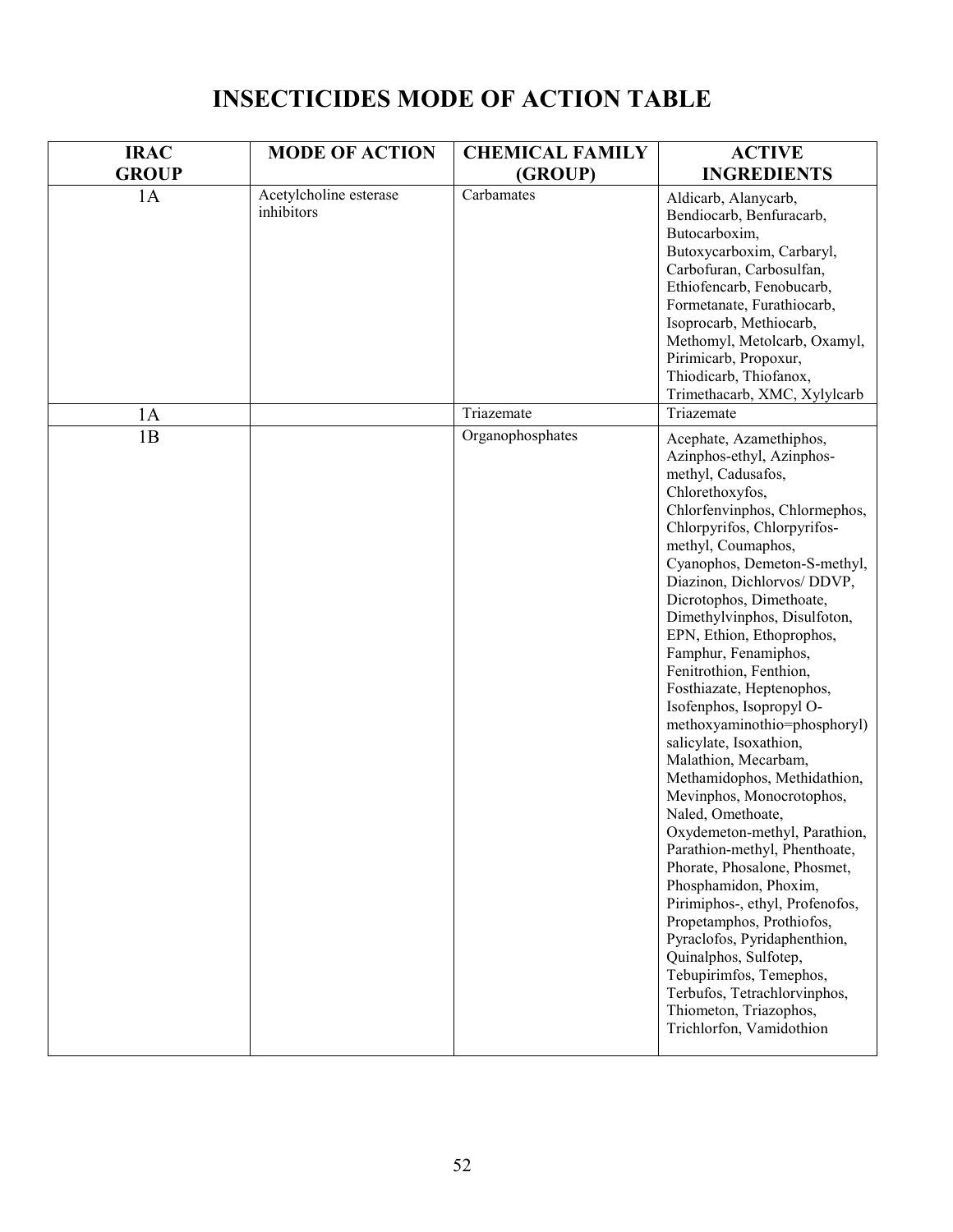| <b>IRAC</b>    | <b>MODE OF ACTION</b>                                                      | <b>CHEMICAL FAMILY</b>     | <b>ACTIVE</b>                                                                                                                                                                                                                                                                                                                                                                                                                                                                                                                                                                                                                                                                                                                                                                                                                                        |
|----------------|----------------------------------------------------------------------------|----------------------------|------------------------------------------------------------------------------------------------------------------------------------------------------------------------------------------------------------------------------------------------------------------------------------------------------------------------------------------------------------------------------------------------------------------------------------------------------------------------------------------------------------------------------------------------------------------------------------------------------------------------------------------------------------------------------------------------------------------------------------------------------------------------------------------------------------------------------------------------------|
| <b>GROUP</b>   |                                                                            | (GROUP)                    | <b>INGREDIENTS</b>                                                                                                                                                                                                                                                                                                                                                                                                                                                                                                                                                                                                                                                                                                                                                                                                                                   |
| 2A             | GABA-gated chloride<br>channel antagonists                                 | Cyclodiene organochlorines | Chlordane, Endosulfan,<br>gamma-HCH (Lindane)                                                                                                                                                                                                                                                                                                                                                                                                                                                                                                                                                                                                                                                                                                                                                                                                        |
| 2B             |                                                                            | Phenylpyrazoles (Fiproles) | Ethiprole, Fipronil                                                                                                                                                                                                                                                                                                                                                                                                                                                                                                                                                                                                                                                                                                                                                                                                                                  |
| 3              | Sodium channel modulators                                                  | <b>DDT</b>                 | <b>DDT</b>                                                                                                                                                                                                                                                                                                                                                                                                                                                                                                                                                                                                                                                                                                                                                                                                                                           |
| 3              |                                                                            | Methoxychlor               | Methoxychlor                                                                                                                                                                                                                                                                                                                                                                                                                                                                                                                                                                                                                                                                                                                                                                                                                                         |
| $\overline{3}$ |                                                                            | Pyrethroids                | Acrinathrin, Allethrin, d-cis-<br>trans Allethrin, d-trans<br>Allethrin, Bifenthrin,<br>Bioallethrin, Bioallethrin S-<br>cylclopentenyl, Bioresmethrin,<br>Cycloprothrin, Cyfluthrin, beta-<br>Cyfluthrin, Cyhalothrin,<br>lambda-Cyhalothrin, gamma-<br>Cyhalothrin, Cypermethrin,<br>alpha-Cypermethrin, beta-<br>Cypermethrin, theta-<br>cypermethrin, zeta-<br>Cypermethrin, Cyphenothrin,<br>$(1R)$ -trans- isomers],<br>Deltamethrin, Empenthrin,<br>$(EZ)$ - (1R)- isomers],<br>Esfenvalerate, Etofenprox,<br>Fenpropathrin, Fenvalerate,<br>Flucythrinate, Flumethrin, tau-<br>Fluvalinate, Halfenprox,<br>Imiprothrin, Permethrin,<br>Phenothrin $[(1R)$ -trans-<br>isomer], Prallethrin,<br>Resmethrin, RU 15525,<br>Silafluofen, Tefluthrin,<br>Tetramethrin, Tetramethrin<br>$[(1R)$ -isomers], Tralomethrin,<br>Transfluthrin, ZXI 8901 |
| 3              |                                                                            | Pyrethrins                 | Pyrethrins (pyrethrum)                                                                                                                                                                                                                                                                                                                                                                                                                                                                                                                                                                                                                                                                                                                                                                                                                               |
| 4A             | Nicotinic Acetylcholine<br>receptor agonists /<br>antagonists              | Neonicotinoids             | Acetamiprid, Clothianidin,<br>Dinotefuran, Imidacloprid,<br>Nitenpyram, Thiacloprid,<br>Thiamethoxam                                                                                                                                                                                                                                                                                                                                                                                                                                                                                                                                                                                                                                                                                                                                                 |
| 4B             |                                                                            | Nicotine                   | Nicotine                                                                                                                                                                                                                                                                                                                                                                                                                                                                                                                                                                                                                                                                                                                                                                                                                                             |
| 4C             |                                                                            | Bensultap                  | Bensultap                                                                                                                                                                                                                                                                                                                                                                                                                                                                                                                                                                                                                                                                                                                                                                                                                                            |
| 4C             |                                                                            | Cartap hydrochloride       | Cartap hydrochloride                                                                                                                                                                                                                                                                                                                                                                                                                                                                                                                                                                                                                                                                                                                                                                                                                                 |
| $4\mathrm{C}$  |                                                                            | Nereistoxin analogues      | Thiocyclam, Thiosultap-sodium                                                                                                                                                                                                                                                                                                                                                                                                                                                                                                                                                                                                                                                                                                                                                                                                                        |
| $\overline{5}$ | Nicotinic Acetylcholine<br>receptor agonists (allosteric)<br>(not group 4) | Spinosyns                  | Spinosad                                                                                                                                                                                                                                                                                                                                                                                                                                                                                                                                                                                                                                                                                                                                                                                                                                             |
| 6              | Chloride channel activators                                                | Avermectins, Milbemycins   | Abamectin, Emamectin<br>benzoate, Milbemectin                                                                                                                                                                                                                                                                                                                                                                                                                                                                                                                                                                                                                                                                                                                                                                                                        |
| <b>7A</b>      | Juvenile hormone mimics                                                    | Juvenile hormone analogues | Hydroprene, Kinoprene,<br>Methoprene                                                                                                                                                                                                                                                                                                                                                                                                                                                                                                                                                                                                                                                                                                                                                                                                                 |
| 7B             |                                                                            | Fenoxycarb                 | Fenoxycarb                                                                                                                                                                                                                                                                                                                                                                                                                                                                                                                                                                                                                                                                                                                                                                                                                                           |
| 7C             |                                                                            | Pyriproxyfen               | Pyriproxyfen                                                                                                                                                                                                                                                                                                                                                                                                                                                                                                                                                                                                                                                                                                                                                                                                                                         |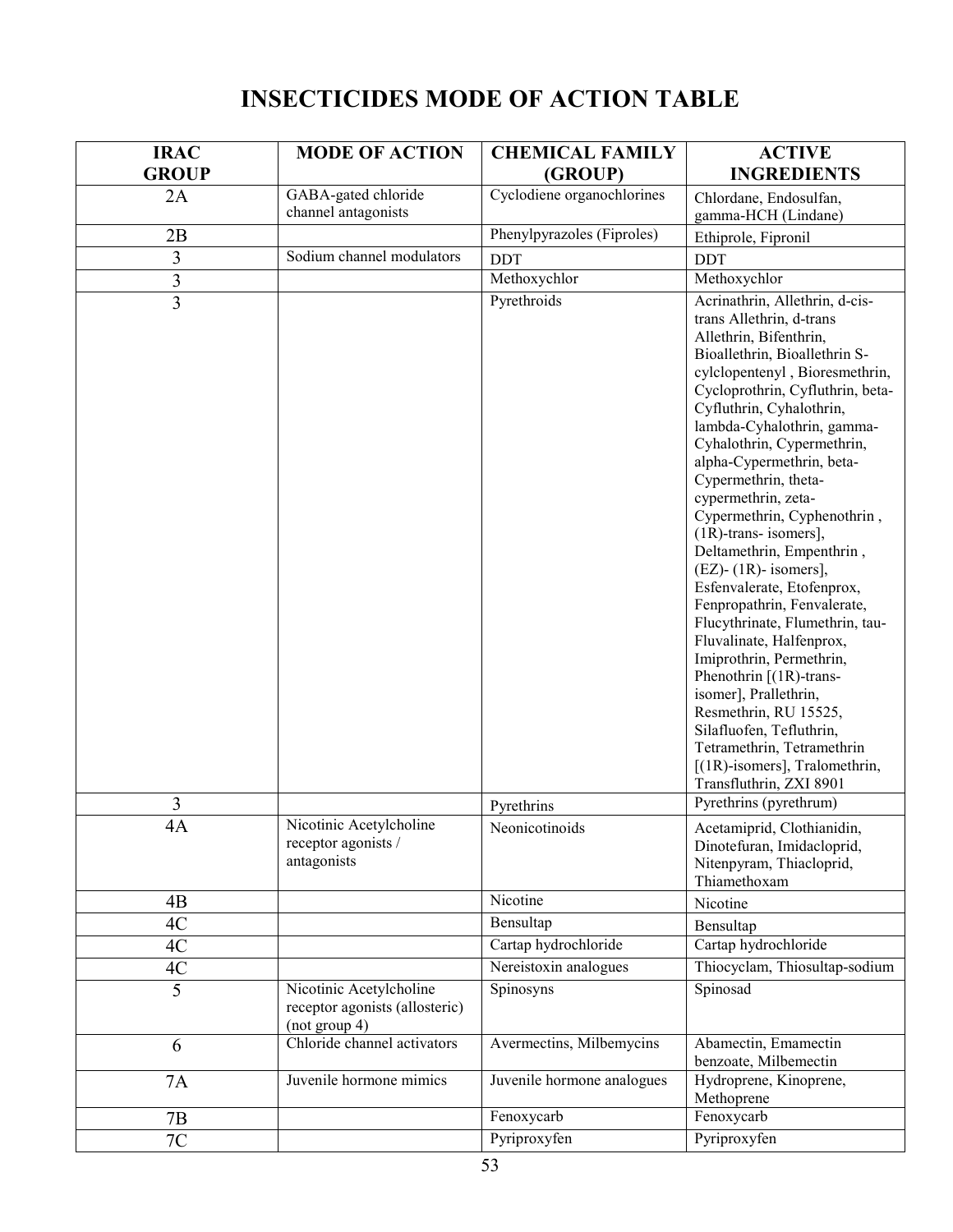| <b>IRAC</b>      | <b>MODE OF ACTION</b>                                                                                                         | <b>CHEMICAL FAMILY</b>  | <b>ACTIVE</b>                                                                                                                                                        |
|------------------|-------------------------------------------------------------------------------------------------------------------------------|-------------------------|----------------------------------------------------------------------------------------------------------------------------------------------------------------------|
| <b>GROUP</b>     |                                                                                                                               | (GROUP)                 | <b>INGREDIENTS</b>                                                                                                                                                   |
| <b>8A</b>        | Compounds of unknown or<br>non-specific mode of action<br>(fumigants)                                                         | Alkyl halides           | Methyl bromide and other alkyl<br>halides                                                                                                                            |
| 8B               |                                                                                                                               | Chloropicrin            | Chloropicrin                                                                                                                                                         |
| <b>8C</b>        |                                                                                                                               | Sulfuryl fluoride       | Sulfuryl fluoride                                                                                                                                                    |
| <b>9A</b>        | Compounds of unknown or<br>non-specific mode of action<br>(selective feeding blockers)                                        | Cryolite                | Cryolite                                                                                                                                                             |
| <b>9B</b>        |                                                                                                                               | Pymetrozine             | Pymetrozine                                                                                                                                                          |
| <b>9C</b>        |                                                                                                                               | Flonicamid              | Flonicamid                                                                                                                                                           |
| 10A              | Compounds of unknown or<br>non-specific mode of action<br>(mite growth inhibitors)                                            | Clofentezine            | Clofentezine                                                                                                                                                         |
| 10A              |                                                                                                                               | Hexythiazox             | Hexythiazox                                                                                                                                                          |
| 10B              |                                                                                                                               | Etoxazole               | Etoxazole                                                                                                                                                            |
| 11A1             | Microbial disruptors of insect<br>midgut membranes (includes<br>transgenic crops expressing<br>Bacillus thuringiensis toxins) | B.t. subsp. israelensis | Bacillus thuringiensis subsp.<br>Israelensis                                                                                                                         |
| 11A2             |                                                                                                                               | B. sphaericus           | Bacillus sphaericus                                                                                                                                                  |
| 11B1             |                                                                                                                               | B.t. subsp. Aizawai     | Bacillus thuringiensis subsp.<br>Aizawai                                                                                                                             |
| 11B <sub>2</sub> |                                                                                                                               | B.t. subsp. kurstaki    | Bacillus thuringiensis subsp.<br>Kurstaki                                                                                                                            |
| 11C              |                                                                                                                               | B.t. subsp. tenebrionis | Bacillus thuringiensis subsp.<br>Tenebrionis                                                                                                                         |
| 12A              | Inhibitors of oxidative<br>phosphorylation, disruptors<br>of ATP formation (inhibitors<br>of ATP synthase)                    | Diafenthiuron           | Diafenthiuron                                                                                                                                                        |
| 12B              |                                                                                                                               | Organotin miticides     | Azocyclotin, Cyhexatin,<br>Fenbutatin oxide                                                                                                                          |
| 12C              |                                                                                                                               | Propargite              | Propargite                                                                                                                                                           |
| 12C              |                                                                                                                               | Tetradifon              | Tetradifon                                                                                                                                                           |
| 13               | Uncouplers of oxidative<br>phosphorylation via<br>disruption of proton gradient                                               | Chlorfenapyr            | Chlorfenapyr                                                                                                                                                         |
| 13               |                                                                                                                               | <b>DNOC</b>             | <b>DNOC</b>                                                                                                                                                          |
| 15               | Inhibitors of chitin<br>biosynthesis, type 0,<br>Lepidopteran                                                                 | Benzoylureas            | Bistrifluron, Chlofluazuron,<br>Diflubenzuron, Flucycloxuron,<br>Flufenoxuron, Hexaflumuron,<br>Lufenuron, Novaluron,<br>Noviflumuron, Teflubenzuron,<br>Triflumuron |
| 16               | Inhibitors of chitin<br>biosynthesis, type 1,<br>Homopteran                                                                   | Buprofezin              | Buprofezin                                                                                                                                                           |
| 17               | Moulting disruptor, Dipteran                                                                                                  | Cyromazine              | Cyromazine                                                                                                                                                           |